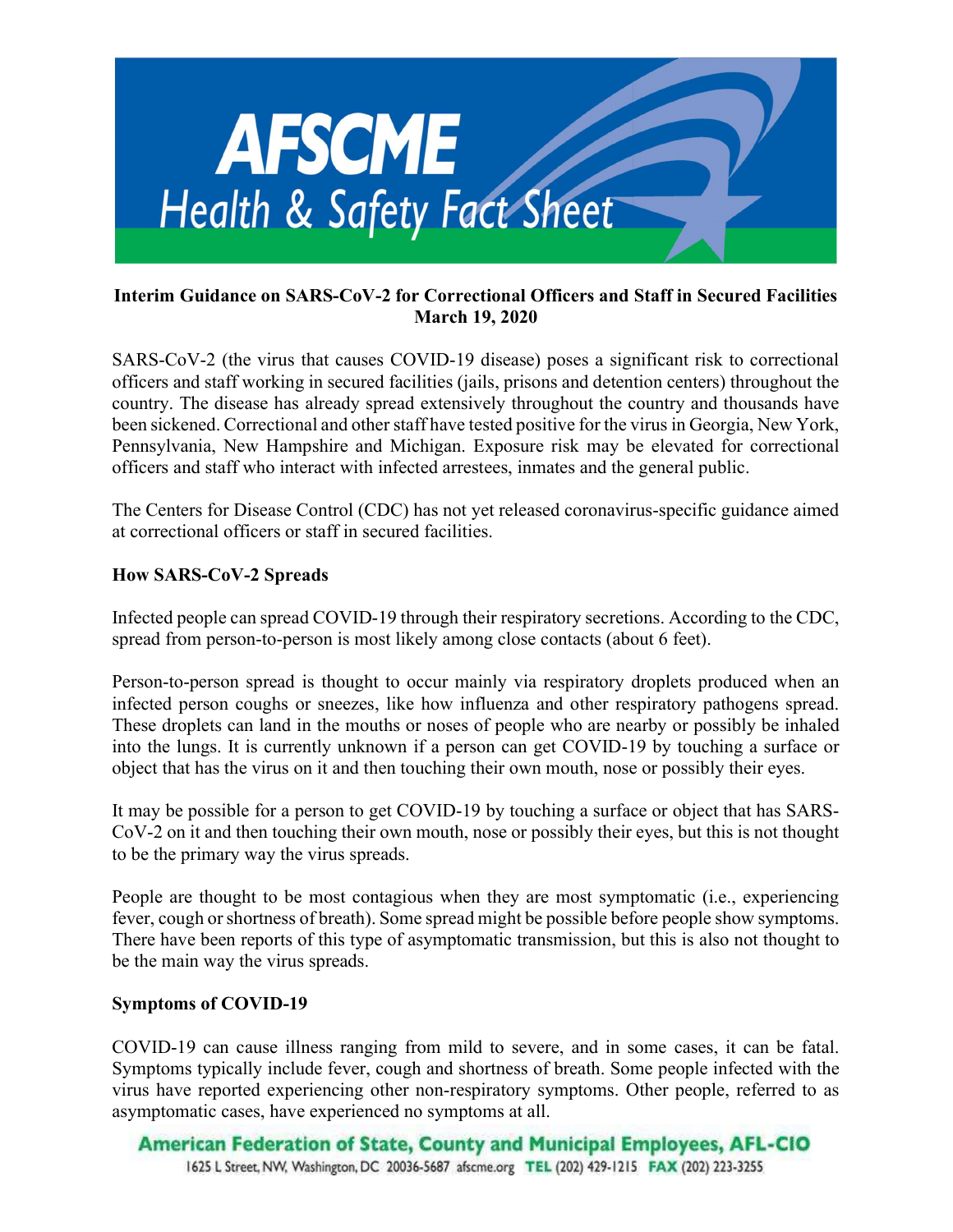According to the CDC, symptoms of COVID-19 may appear in as few as two days or as long as 14 days after exposure.

## Basic Infection Prevention Measures

A whole workplace approach emphasizing basic infection prevention measures could be easily promoted. These include promoting hand-washing; encouraging workers to stay home when sick; respiratory etiquette; providing inmates, staff and the public with tissues and trash receptacles; implementing or expanding telecommuting or staggered work hours; discouraging workers from sharing equipment and telephones; and maintaining regular housekeeping practices, including routine cleaning and disinfecting of surfaces, equipment and other elements of the work environment.

## Develop Policies and Procedures for Prompt Identification and Isolation of Sick People

Prompt identification and isolation of potentially infectious individuals is a critical step in protecting correctional staff, visitors, inmates and others at a secured facility or during transportation. Employers should inform and encourage employees to self-monitor for signs and symptoms of COVID-19 if they suspect possible exposure. Employers also should create prescreening questions for new inmates entering the facility and for use with incumbent inmates on a periodic basis.<sup>1</sup> Employers should develop policies and procedures (also known as administrative controls as described below) for employees to report when they are sick or experiencing symptoms of COVID-19.

- Where appropriate, employers should develop policies and procedures for immediately identifying and isolating people who have signs or symptoms of COVID-19, and train correctional staff to implement them. It is recommended that potentially infectious people be moved to a location away from staff, inmates and visitors. Although most secured facilities do not have specific isolation rooms (medical isolation), designated areas with closable doors may serve as isolation rooms until potentially sick people can be removed from the facility.
- Take steps to limit spread of the respiratory secretions of a person who may have COVID-19. Provide a face mask, if available, and ask the person to wear it. $2$
- If possible, isolate people suspected of having COVID-19 separately from those with confirmed cases of the virus to prevent further transmission—particularly in facilities where medical screening, triage or healthcare activities occur, using either permanent (e.g., wall or different room) or temporary barrier (e.g., plastic sheeting).
- Restrict the number of personnel entering isolation areas.
- Protect correctional staff in close contact with (within 6 feet of) a sick person or who have prolonged or repeated contact with such persons by using additional engineering and administrative controls, and personal protective equipment (PPE) as described below.

<sup>&</sup>lt;sup>1</sup> AFSCME Health & Safety, COVID-19 & Social Assistance Workers: Preparing for Visits with Your Clients, Pre-Screening Questions, Page 2. (March 17, 2020). https://bit.ly/2UosF3V

 $2$  Note: A face mask (also called a surgical mask, procedure mask or other similar terms) on a patient-inmate or other sick person should not be confused with PPE for a worker; the mask acts to contain potentially infectious respiratory secretions at the source (i.e., the person's nose and mouth).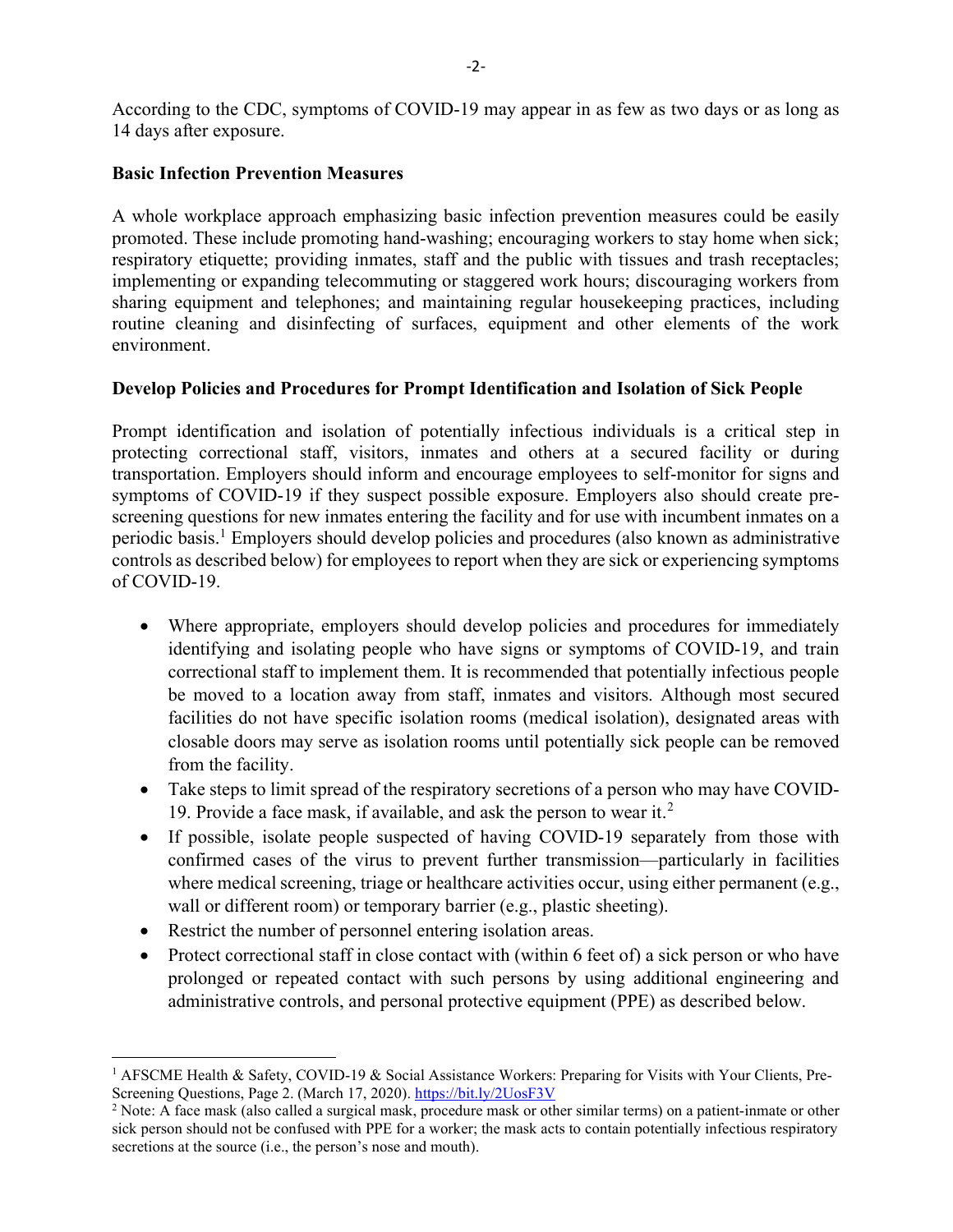### Implement Workplace Controls

The best way to control a hazard is to systematically remove it from the facility, rather than relying on workers to reduce their exposure. During a COVID-19 outbreak, when it may not be possible to eliminate the hazard, the most effective protection measures are (listed from most effective to least effective): engineering controls, administrative controls and PPE.

# Engineering Controls

Engineering controls involve isolating correctional staff from work related hazards. In facilities where they are appropriate, these types of controls reduce exposure to hazards without relying on worker behavior and can be the most cost-effective solution to implement. Engineering controls include:

- Installing high-efficiency air filters.
- Increasing ventilation rates in the facility.
- Installing physical barriers, such as clear plastic sneeze guards.
- Installing a drive-through window or exterior tent for visitors to limit outside visitor entry to the facility (e.g., for monetary deposits to inmate accounts or other business).

# Administrative Controls

Administrative controls require action by the worker or employer. Typically, administrative controls are changes in work policy or procedures to reduce or minimize exposure to a hazard. Examples of administrative controls include:

- Encouraging sick workers to stay at home.
- Minimizing contact among staff, inmates and visitors by replacing face-to-face meetings with virtual communications and implementing telework if feasible.
- Establishing alternating days or extra shifts that reduce the total number of staff in a facility at a given time, allowing them to maintain distance from one another while maintaining a full onsite work week.
- Discontinuing nonessential travel to locations with ongoing COVID-19 outbreaks. Regularly check CDC travel warning levels at www.cdc.gov/coronavirus/2019 ncov/travelers.
- Developing emergency communications plans, including a forum for answering staff concerns and internet-based communications.
- Providing staff with up-to-date education and training on COVID-19 risk factors and protective behaviors (cough etiquette and handwashing).
- Training staff who need to use protective clothing and equipment on how to put it on; use or wear it; and take it off correctly, including in the context of their current and potential duties.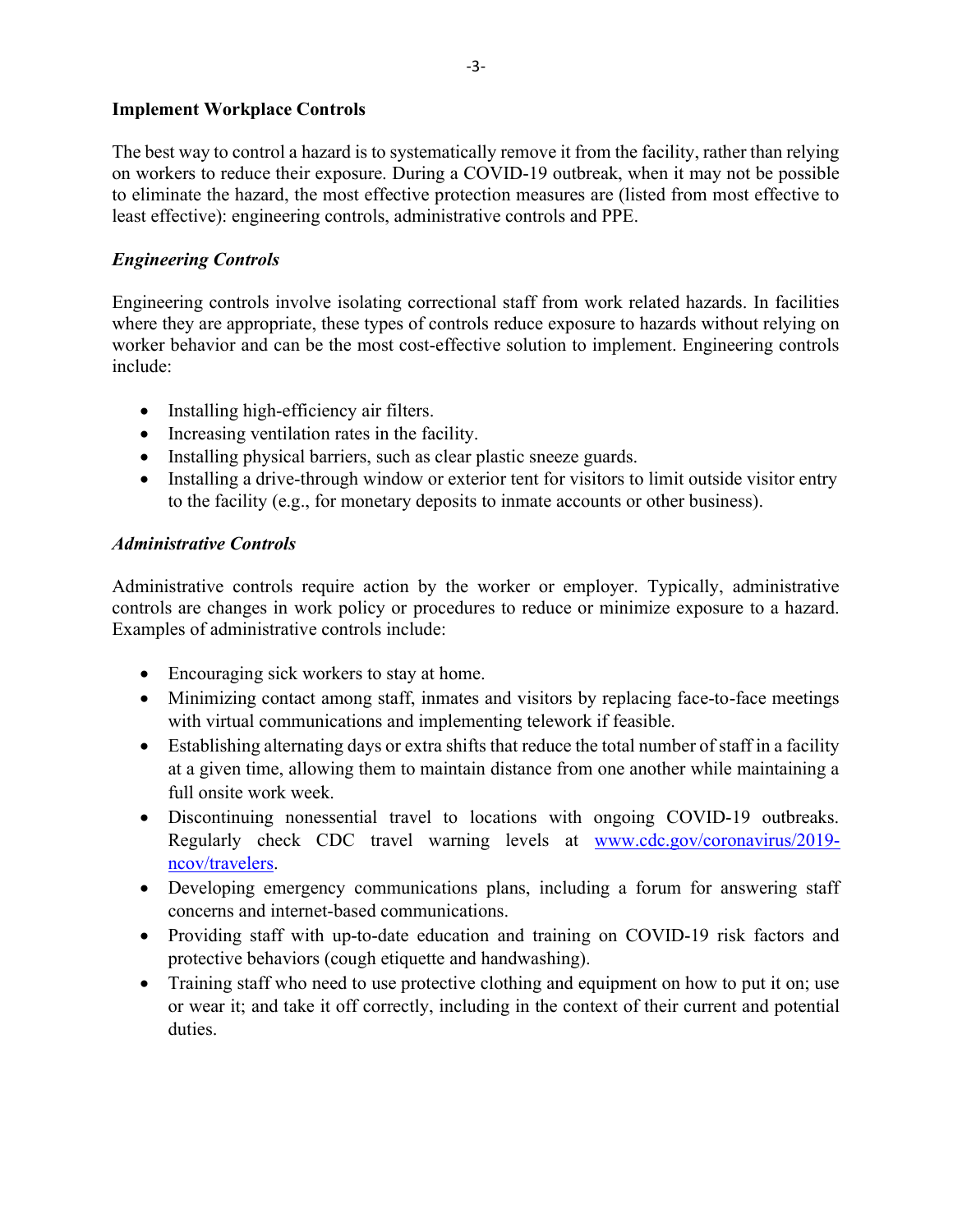# Personal Protective Equipment

Employers must select PPE that will protect correctional staff against SARS-CoV-2 and other hazards associated with chemicals to which they may be exposed during cleaning and decontamination of surfaces and objects that may be contaminated with SARS-CoV-2 (see below). Staff must wear PPE to help minimize exposure to the virus and chemicals through inhalation, contact or ingestion.

Examples of PPE that may be needed during cleaning and decontamination include:

- Nitrile gloves.
- Goggles or face shields.
- Fluid-resistant or fluid-impermeable gowns, coveralls and aprons.
- Dedicated work clothing and washable shoes with shoe or boot covers.
- Facemasks (e.g., surgical masks) that cover the nose and mouth. In some cases, additional respiratory protection (e.g., N95, powered air-purifying respirators or better) may be necessary to protect workers from exposure to SARS-CoV-2 or disinfectants.

Workers must receive training on and demonstrate an understanding of:

- When to use PPE.
- Which PPE is necessary.
- How to properly don, use and doff PPE in a manner to prevent self-contamination.
- How to properly dispose of or disinfect and maintain PPE.
- The limitations of PPE.

Any reusable PPE must be properly cleaned, decontaminated and maintained after and between uses. Facilities should have policies and procedures describing a recommended sequence for safely donning and doffing PPE.

Depending on the hazards posed by the size of a spill, degree of contamination or other factors, required PPE may be different than what is described in this fact sheet.

# Cleaning and Disinfection

Based on what is currently known about SARS-CoV-2, transmission of coronavirus occurs much more commonly through respiratory droplets than through contact with surfaces and objects. However, current evidence suggests that SARS-CoV-2 may remain viable for hours to days on surfaces made from a variety of materials (plastics, glass, metal, wood, cardboard, linen, etc.).

Employers are responsible for protecting correctional staff tasked with cleaning surfaces that may be contaminated with SARS-CoV-2. Employers are also required to make sure workers are protected from exposure to harmful levels of chemicals used for cleaning and disinfection.<sup>3</sup>

<sup>&</sup>lt;sup>3</sup> See AFSCME Health & Safety Factsheet, Cleaning and Decontamination of SARS-CoV-2 on Surfaces Interim Guidance for Workers in Non-Healthcare Settings (March 18, 2020). https://bit.ly/3d6Ov4y.